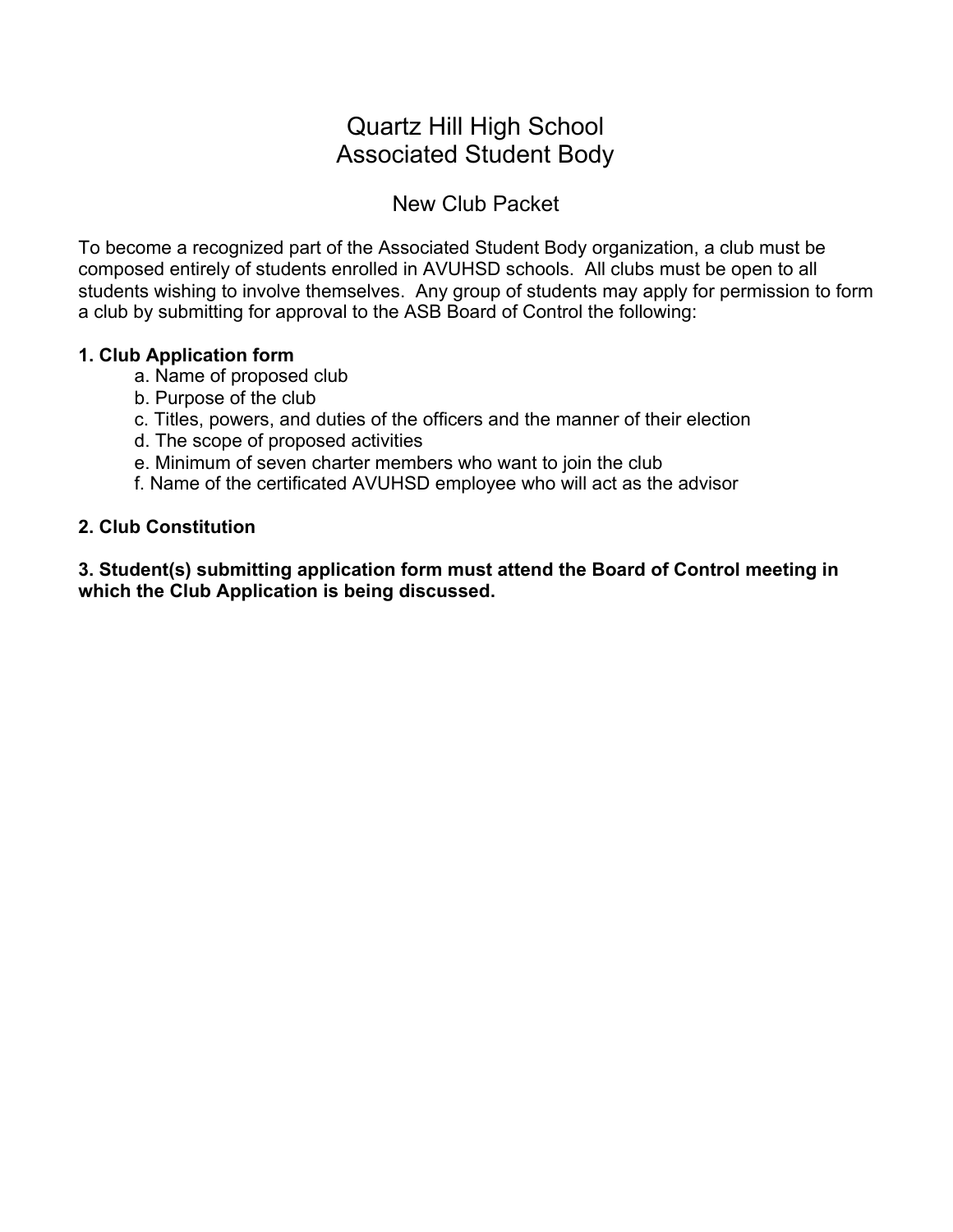# Quartz Hill High School Associated Student Body

Drafting a Club Constitution

The following elements must be included in the new club's constitution:

### **Quartz Hill High School Name of Club**

#### **PREAMBLE: Purpose**

The preamble consists of a brief statement of the aims and purposes of the club.

#### **ARTICLE I: Name**

State the name of the club

#### **ARTICLE II: Membership**

Define the general requirements necessary for membership, keeping in mind:

- 1. No club can be exclusionary
- 2. Members must be a Student Body member
- 3. Grade point average (if required)

### **ARTICLE III: Officers**

Include details of:

1. List of offices (Do not include specific names of students)

Each club must have a President, Vice President, Secretary, Treasurer, and Senator

- 2. Selection process for officers
- 3. Length of term of office
- 4. Qualifications for office
- 5. Duties of each officer

#### **ARTICLE IV: Meetings**

State the day and time of regular meetings and provide a method by which special meetings may be called and by whom.

#### **ARTICLE V: Amendments**

State the method for amending the constitution and of the vote required for such amendments. The ASB Board of Control must ratify all constitutional amendments.

#### **ARTICLE VI: Schedule**

State the date when the constitution becomes effective. (Plan the date for after BOC approval.)